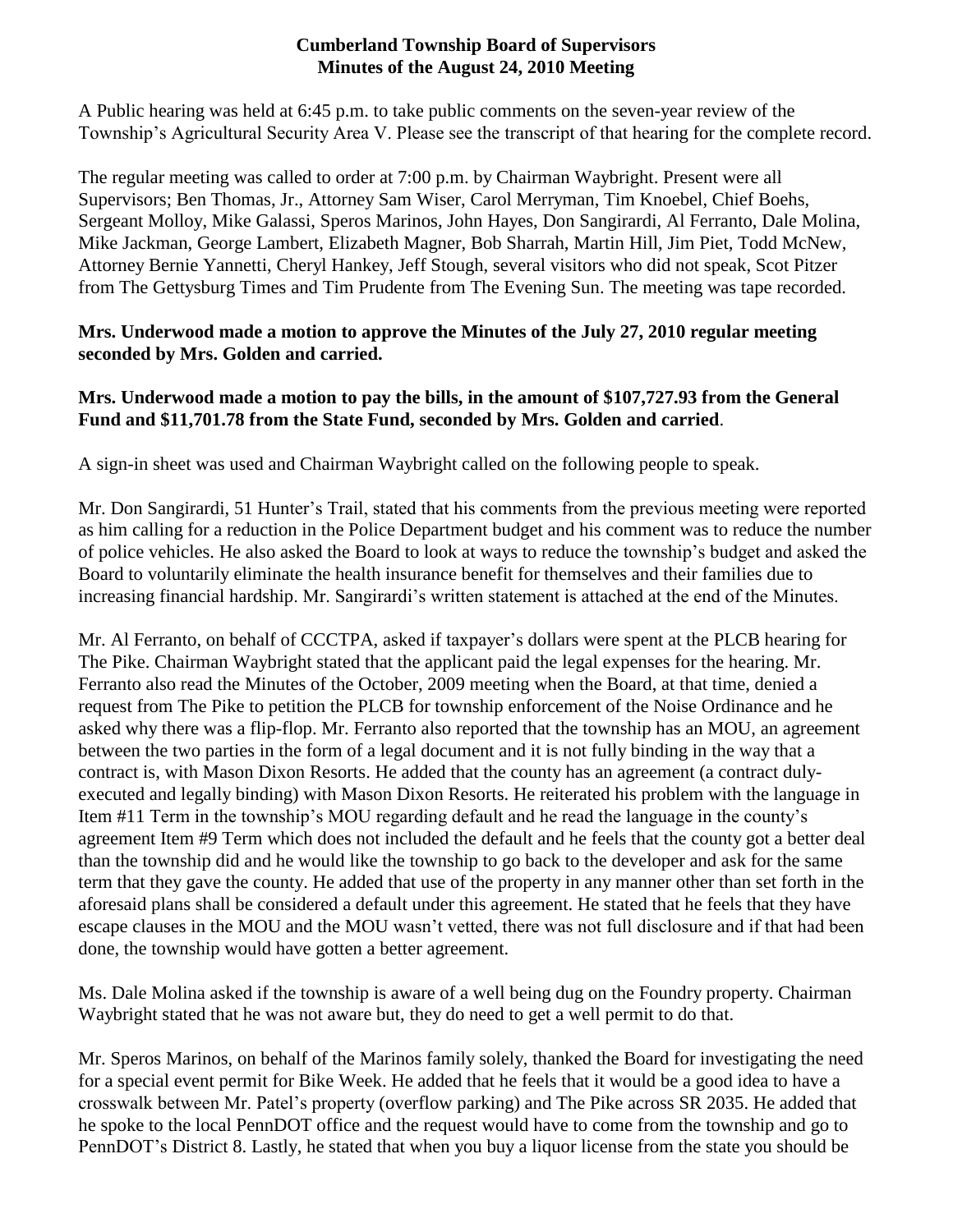prepared to abide by the laws of the state and he doesn't feel that The Pike should be coming to the township for anything regarding the Noise Ordinance.

Chief Boehs presented a written and oral report of police activities for the month of July including 595 complaints, 82 combined arrests, 91 traffic stops, 12 traffic accidents and 9,250 patrol miles. He added that they assisted other agencies 10 times and they were assisted 6 times. Chief Boehs also reported that they hosted a DUI checkpoint on Friday night on Route 30 and there were 4 DUI arrests, 1 drug arrest and 13 assorted arrests.

Mr. Jay Patel, Comfort Suites, cited police reports from various minutes and articles from The Gettysburg Times where Chief Boehs indicated that the department's calls are up, serious crimes are up and the workload is up. He also read from an article that explains that expenditures are going up while revenues are going down. Mr. Patel stated that the Board should run the township as a business and cut down where they can cut down. He stated that we have an excellent Police Department and should be proud of them. He added that Mr. Gregor had stated in the Minutes that the state is doing a good job of enforcing the Noise Ordinance and is doing it completely for free and he asked why the Board is eager to take the responsibility when somebody is doing it for free. Attorney Wiser stated that the State Police do not do anything for free and they are funded with citizen's tax dollars. He added that the appeal is being filed to find out what the basis for the decision was and there is another step to decide whether the township will continue with the appeal. Mr. Patel asked why the Board does this at the request of The Pike and not by their own mind and heart. He asked exactly what the township got from The Pike for making these requests. Attorney Wiser stated that this is one of the written questions that you presented that will be addressed at the next workshop. He added that this action was within the Board's discretion. Mr. Patel also asked if there were public documents that were presented by The Pike. He stated that he feels that it is the Board's duty to make the laws and see that the laws are enforced and it is not their business to see who makes money and who is not making money. Attorney Wiser stated that the Board made a law, the Noise Ordinance, and they want to see that it is enforced and the Board has been apprised of the testimony that was given at the PLCB hearing. Mr. Patel asked how many noise violations have been issued to The Pike and Herr Tavern while the township was doing the enforcement. The Board and Attorney Wiser assured Mr. Patel that his questions will be answered at the next workshop. Mr. Patel asked to read the state's and township's Noise Ordinances. Attorney Wiser stated that the township will provide a copy to anyone who is interested.

Chairman Waybright reported that a public hearing was held earlier regarding the seven-year review of the township's Agricultural Security Area V. **Mrs. Underwood made a motion to approve the continuation of ASA V consisting of lands owned by; Ralph C. Woerner, M. Catherine Strausbaugh, Carl Woerner et al, John Miller, Mark and Doris Smith, David and Beatrice Waybright, Ray and Carol Nell, Robert and Charolett Clowney, Dale and Tammi Reese seconded by Mrs. Golden and carried. Chairman Waybright abstained because he has a property in the ASA V.**

Chairman Waybright reported that the next item is the approval of the appeal to the PLCB and it does come as a request from The Pike and any expenses will be paid by The Pike. **Mrs. Golden made a motion to continue to pursue the appeal and review the written decision of the PLCB and at which time the appeal process will be re-evaluated to see if the township would like to continue seconded by Mr. Phiel and carried.**

Chairman Waybright reported that the next item is an Employment Agreement with Benjamin F. Thomas, Jr. for the position of Interim Manager. Attorney Wiser stated that the agreement is for an Interim Township Manager and the Board will conduct a search for a full-time Manager and Mr. Thomas will be able to apply for the full-time position. **Mr. Phiel made a motion to move forward with the**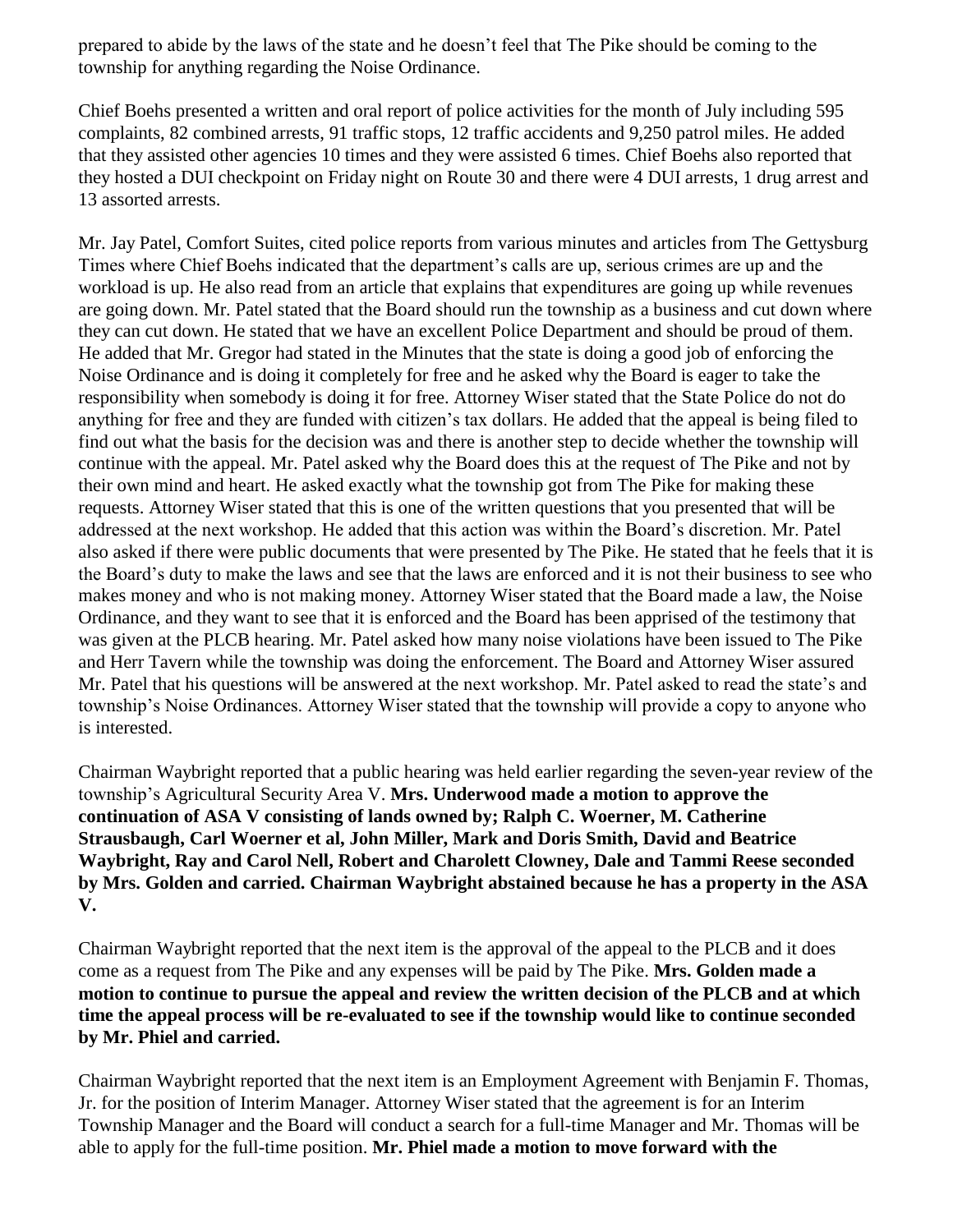### **Employment Agreement with Ben Thomas in the capacity of Interim Manager seconded by Mrs. Underwood and carried.** Chairman Waybright officially welcomed Mr. Thomas to the township.

Mr. Knoebel reported that the Gary R. and Joyce R. Maitland Final Plan proposes a 3-lot subdivision on Chambersburg Road that creates one new building lot, one unimproved lot and one lot containing the existing dwelling. He added that the issues remaining were administrative with the exception of a copy of the Shared Use and Maintenance agreements and they have been received and reviewed by Attorney Wiser. **Mr. Phiel made a motion to adopt Resolution 2010-22 Resolution for Final Plan approval for Gary R. and Joyce R. Maitland seconded by Mrs. Golden and carried.**

Mr. Knoebel reported that the Board has the St. Francis, Phase I, Final Plan before them and it has been discussed at many meetings. The plan consists of the construction of the school, sports fields, parking areas, stormwater management facilities, entrances, utilities and a sewage pumping station that will ultimately be dedicated to Cumberland Township Authority at the developer's expense. He added that improvements to the Boyd's School Road and Table Rock Road intersection and future installation of a sidewalk are outlined in the proposed developer's agreement that was prepared by the township's solicitor. Mr. Knoebel also reported that his last review letter, dated August 16, 2010, contains the remaining outstanding issues that need to be addressed and he has reviewed the resolution and those issues have been included. Attorney Wiser reported that the developer has provided the signature page to the developer's agreement and the bonding amount needs to be plugged into the agreement and they are willing to agree to the amount. **Mr. Shealer made a motion to adopt Resolution 2010- 23 Resolution for Final Land Development and Construction Plan – Phase I for Saint Francis Xavier Parish Life and Education Center seconded by Mrs. Underwood and carried.**

Mr. Knoebel also reported that J. A. Myers wishes to dedicate all but a small portion of the extension of Boyd's School Road in the Patriot's Choice development and he went over his review letter dated July 21, 2010. This letter identified the key items that needed to be done before the township takes dedication of the roads. He reported that the Deed of Dedication has been reviewed and is ready to go. The amount of the maintenance bond has been determined to be \$209,860.00 and the developer can produce a bond pending a letter from the township. The last report from the engineer dated August 16, 2010 contains all punch list items from the site and the walk through included a representative from the Homeowner's Association, as requested. Mr. Knoebel added that there are still some items on the punch list that are outstanding. The as-built drawings are close to being complete but, are not approved and the handicap assessable ramps must meet the Federal codes that apply and there are a number of ramps that need to be fixed. Mr. Knoebel also reported that PennDOT needs the Deed of Dedication by September 1<sup>st</sup> in order to have the streets added to receive the Liquid Fuels allocation for them. Mr. Knoebel made some suggestions of things the Board could do to ensure that all of the items are completed and also suggested that the developer could fund the cost of the maintenance until the Liquid Fuels allocation is received in April. Mr. Stough reported that the handicap ramps had been approved last year including as-built drawings and they just got the information that they have to be changed and it took a year for someone to tell him this and he stated that all of the items are still bonded. The developer paying for the maintenance was discussed. Mr. Thomas stated that he has a concern about setting a completion date and the township completing the work with money from the bond and he would like to see the developer get the work done and ask for dedication in the spring. Mr. Jackman stated that the homeowners would like to have the township perform the snow removal this winter and they have paid the same taxes as other residents in the township who do receive snow removal. He suggested that they get a written plan in place to get the work done. Mr. Shealer asked if the water and sewer lines have been dedicated to GMA and CTA and Mr. Stough stated that they have taken dedication and he has submitted water line documentation and they could not have built in Phase II without CTA taking dedication of the lines. Mr. Thomas suggested that the dedication could take place at the September meeting if punch list items are completed and inspected with an agreement from the developer to pay for the maintenance in lieu of Liquid Fuels and Attorney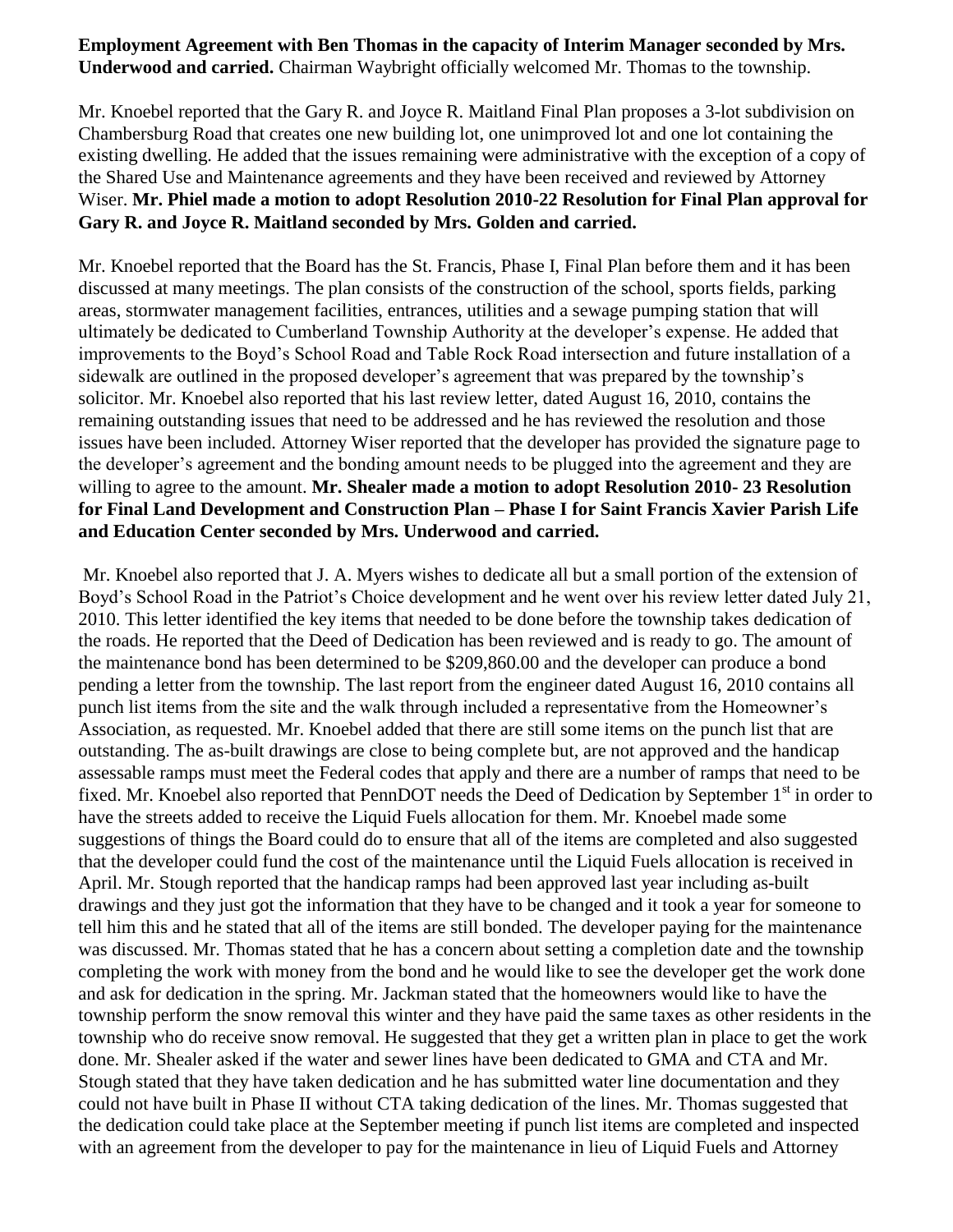Wiser agreed. **Mrs. Golden made a motion to table the street dedication for Patriot's Choice until the September meeting seconded by Mr. Phiel and carried.**

Chairman Waybright reported that the township has received an application for a Special Event Permit for Gettysburg Youth Soccer's Battlefield Blast to be held on August 28<sup>th</sup> and 29<sup>th</sup>. Mr. Shealer made a **motion to approve the Special Event Permit application for the GYS Battlefield Blast on the condition that we receive the required narrative for the Plan of Action and proof of insurance seconded by Mr. Phiel.** Mr. Marinos asked if the township gets the Admission Tax from this event and they do not, at this time.

Chairman Waybright reported that the next items on the agenda are requests for extension beginning with Pickett's Choice. Mr. Knoebel reported that the last review letter for the subdivision was dated February, 2008**. Mr. Shealer made a motion to grant a six-month request for extension for approval of the Pickett's Choice Preliminary Land Development Plan with a notice going to the developer that if there is no action on the plan by the end of the six-months the Board may deny any future requests, and disapprove the plan seconded by Mrs. Underwood and carried.**

The next request was from Cumberland Village, Phase II, Preliminary Plan and the developer, Martin Hill, was present and he explained that they are waiting for water from GMA. Mr. Knoebel stated that there are outstanding issues on the plan that could be addressed while they are waiting to hear from GMA and the township does need to see some action. **Mrs. Golden made a motion to grant the request for extension until November 29, 2010 seconded by Mrs. Underwood and carried.**

Mr. Knoebel reported that the Cannon Ridge, Phase III Final Plan has been held up by the construction of the sewer pump station and that is moving forward. **Mr. Shealer made a motion to grant the extension until November 29, 2010 knowing that the pump station is moving forward seconded by Mr. Phiel and carried.**

**Mr. Phiel made a motion to grant the request for extension for Grandview Station until November 29, 2010 seconded by Mrs. Underwood and carried.**

Attorney Wiser reported that he is working with Attorney Murphy on the right-of-way issue on the Charles Skopic Re-subdivision of Lot 7. **Mrs. Underwood made a motion to grant the request for extension until November 29, 2010 seconded by Mrs. Golden and carried.**

Chairman Waybright reported that the roof on the township building has been leaking for years and it needs to be replaced. Mr. Thomas reported that this will have to be bid and he is requesting approval to move ahead with that process. He added that he will write as much of the bid in-house as possible and then send it to Mr. Knoebel. Mr. Shealer confirmed that the roof does leak. **Mr. Shealer made a motion to authorize the Interim Manger to advertise for bids for the replacement of the roof on the township building seconded by Mr. Phiel and carried.**

Chairman Waybright reported that the Memorandum of Understanding with the Cumberland Township Police Officer's Association deals with a change to the township's health insurance. Attorney Wiser added that the Collective Bargaining Agreement that is currently in place dictates the level of service and in order to make a change, the Bargaining Unit must approve it and this will be discussed in Executive Session with possible action after the session.

Mr. Knoebel reported that the Cumberland Club Investments Final Plan proposes to subdivide an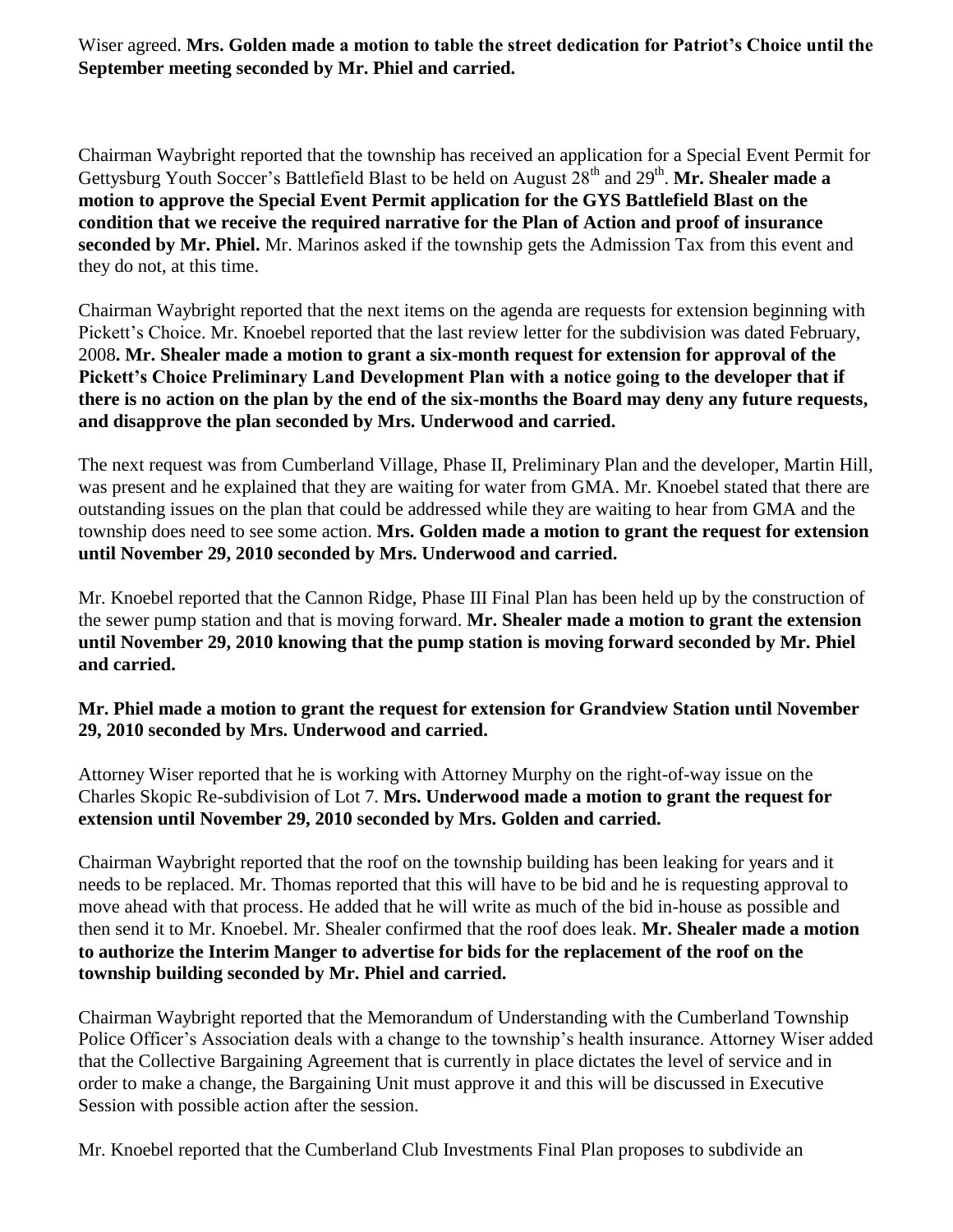approximately 110 acre parcel, formally known as the Gettysburg Country Club, into two lots. Lot #1 will contain the existing buildings and stormwater facilities along Route 30 and will contain 14.541 acres. Lot #2 will contain a majority of what was the golf course and consists of 95.248 acres. He added that no improvements are being proposed and it is his understanding that the 95 acres will eventually go to the National Park Service. He also reported that the Planning Commission did recommend approval based on satisfying the comments on the August 16, 2010 review letter. Mr. Knoebel explained that there were two notes proposed regarding the maintenance of Lot #2 and the change in use of Lot #1. Mr. Knoebel reported that the Roadmaster has made him aware of drainage problems on both lots and some easements may need to be added so that the township can gain access. Mr. Phiel made the Board aware that the Federal Government can not buy land with any covenants and sanctions on it. It was pointed out that there are already easements on the property. Mr. Hill stated that is their belief that the existing easements do not create a problem but, any note that would further restrict the use of the property would. Mr. Todd McNew of the Land Conservancy stated that he does believe that note #2 regarding the maintenance of Lot #2 would cause very significant delays in the Park Service's ability to acquire the property. Mr. Hill stated that he feels that the notes are unnecessary because the ordinances are in place and respectfully requested that the notes not be required to be placed on the plan or at the bare minimum not note #2. Attorney Wiser stated that the stormwater easements should be shown on the plan and Mr. Hill stated that they have no problem with doing that. Attorney Wiser also stated that he would like to take a closer look at note #2 while the plans are being revised with the easements. Mr. Knoebel stated that he feels that additions of easements and a note is something that he is comfortable with verifying so that they would not have to come back next month and Attorney Wiser agreed. Mrs. Golden stated, for the record, that the tax value to the township only for this property is somewhere between \$120,000.00 and \$156,000.00 that will be coming off of the tax rolls because the property is going to the Park Service. Mr. Shealer requested a meeting at the site to look at the storm drainage issues and Mr. Hill stated that they would be happy to meet and do what they can to assist the township. **Mr. Phiel made a motion to approve the Cumberland Club Investments Plan contingent upon the notes, with the exception of note #2 regarding Lot #2, being addressed, the final plan showing and depicting any and all existing stormwater drainage easements and certification by the township engineer that the township's stormwater drainage concerns have been resolved. The motion was seconded by Mr. Shealer and carried. Mrs. Underwood and Mrs. Golden voted in opposition to the motion.** Mr. Hill will be in touch with Mr. Thomas to set up a meeting at the site.

#### Mr. Thomas reported that the Board should be appointing a new Right to Know Officer. **Mrs. Underwood made a motion to appoint the Manager or Interim Manager as the Right to Know Officer seconded by Mrs. Golden and carried.**

Mr. Thomas also reported that as the Board switches health care plans with a higher deductible and with the new federal regulations there is a need to have a Third Party Administrator (TPA) to make sure that we are in compliance with all federal laws. He stated that the cost to do this with Capital Blue Cross is 1% of the health insurance premium and the TPA Benefit Connections from Carlisle, PA, has been recommended to the township. He added that we have met with their President, Rob Kole, and he gave an overview of Section 105 and the HIPPA regulations etc. that we would otherwise have to do in house at great staff expense. He added that Benefit Connections will provide those services at the cost of \$1,890.00 for the first year plus a \$600.00 set up fee for a total of \$2,490.00 and the fee for Blue Cross to provide the service is \$3,403.00. Mr. Thomas recommended that the township contract with Benefit Connections for the new Third Party administrative services including assisting us with an internal audit and we could look to them in the future for savings because they are also insurance brokers. **Mrs. Underwood made a motion to contract with Benefit Connections for Third Party Administration seconded by Mrs. Golden and carried.**

Mr. Thomas reported that I.E.S.I.'s Ken Murdock has been placed on the agenda for the next workshop at